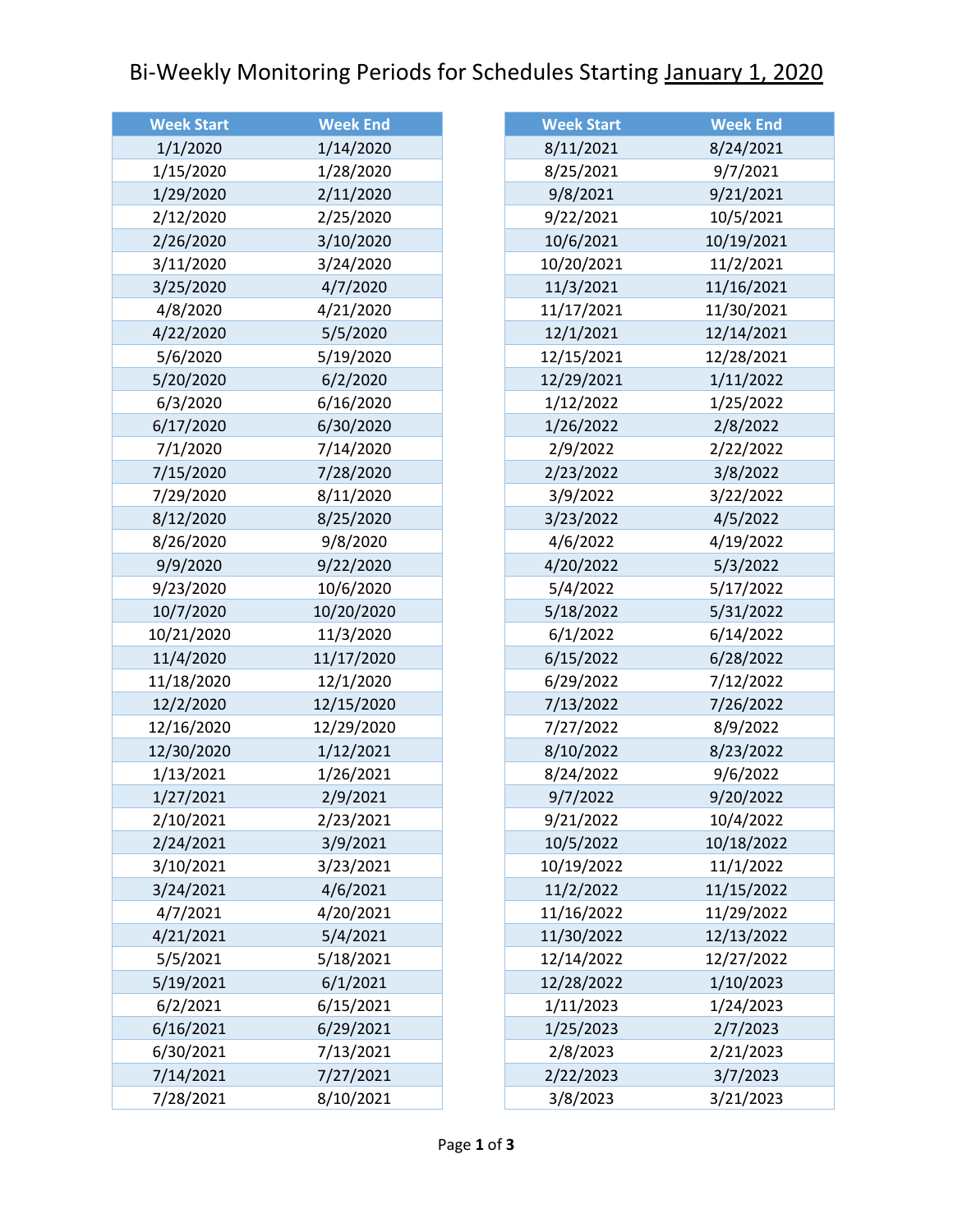## Bi-Weekly Monitoring Periods for Schedules Starting January 1, 2020

| <b>Week Start</b> | <b>Week End</b> |
|-------------------|-----------------|
| 3/22/2023         | 4/4/2023        |
| 4/5/2023          | 4/18/2023       |
| 4/19/2023         | 5/2/2023        |
| 5/3/2023          | 5/16/2023       |
| 5/17/2023         | 5/30/2023       |
| 5/31/2023         | 6/13/2023       |
| 6/14/2023         | 6/27/2023       |
| 6/28/2023         | 7/11/2023       |
| 7/12/2023         | 7/25/2023       |
| 7/26/2023         | 8/8/2023        |
| 8/9/2023          | 8/22/2023       |
| 8/23/2023         | 9/5/2023        |
| 9/6/2023          | 9/19/2023       |
| 9/20/2023         | 10/3/2023       |
| 10/4/2023         | 10/17/2023      |
| 10/18/2023        | 10/31/2023      |
| 11/1/2023         | 11/14/2023      |
| 11/15/2023        | 11/28/2023      |
| 11/29/2023        | 12/12/2023      |
| 12/13/2023        | 12/26/2023      |
| 12/27/2023        | 1/9/2024        |
| 1/10/2024         | 1/23/2024       |
| 1/24/2024         | 2/6/2024        |
| 2/7/2024          | 2/20/2024       |
| 2/21/2024         | 3/5/2024        |
| 3/6/2024          | 3/19/2024       |
| 3/20/2024         | 4/2/2024        |
| 4/3/2024          | 4/16/2024       |
| 4/17/2024         | 4/30/2024       |
| 5/1/2024          | 5/14/2024       |
| 5/15/2024         | 5/28/2024       |
| 5/29/2024         | 6/11/2024       |
| 6/12/2024         | 6/25/2024       |
| 6/26/2024         | 7/9/2024        |
| 7/10/2024         | 7/23/2024       |
| 7/24/2024         | 8/6/2024        |
| 8/7/2024          | 8/20/2024       |
| 8/21/2024         | 9/3/2024        |
| 9/4/2024          | 9/17/2024       |
| 9/18/2024         | 10/1/2024       |
| 10/2/2024         | 10/15/2024      |
| 10/16/2024        | 10/29/2024      |

| <b>Week Start</b> | <b>Week End</b> |
|-------------------|-----------------|
| 10/30/2024        | 11/12/2024      |
| 11/13/2024        | 11/26/2024      |
| 11/27/2024        | 12/10/2024      |
| 12/11/2024        | 12/24/2024      |
| 12/25/2024        | 1/7/2025        |
| 1/8/2025          | 1/21/2025       |
| 1/22/2025         | 2/4/2025        |
| 2/5/2025          | 2/18/2025       |
| 2/19/2025         | 3/4/2025        |
| 3/5/2025          | 3/18/2025       |
| 3/19/2025         | 4/1/2025        |
| 4/2/2025          | 4/15/2025       |
| 4/16/2025         | 4/29/2025       |
| 4/30/2025         | 5/13/2025       |
| 5/14/2025         | 5/27/2025       |
| 5/28/2025         | 6/10/2025       |
| 6/11/2025         | 6/24/2025       |
| 6/25/2025         | 7/8/2025        |
| 7/9/2025          | 7/22/2025       |
| 7/23/2025         | 8/5/2025        |
| 8/6/2025          | 8/19/2025       |
| 8/20/2025         | 9/2/2025        |
| 9/3/2025          | 9/16/2025       |
| 9/17/2025         | 9/30/2025       |
| 10/1/2025         | 10/14/2025      |
| 10/15/2025        | 10/28/2025      |
| 10/29/2025        | 11/11/2025      |
| 11/12/2025        | 11/25/2025      |
| 11/26/2025        | 12/9/2025       |
| 12/10/2025        | 12/23/2025      |
| 12/24/2025        | 1/6/2026        |
| 1/7/2026          | 1/20/2026       |
| 1/21/2026         | 2/3/2026        |
| 2/4/2026          | 2/17/2026       |
| 2/18/2026         | 3/3/2026        |
| 3/4/2026          | 3/17/2026       |
| 3/18/2026         | 3/31/2026       |
| 4/1/2026          | 4/14/2026       |
| 4/15/2026         | 4/28/2026       |
| 4/29/2026         | 5/12/2026       |
| 5/13/2026         | 5/26/2026       |
| 5/27/2026         | 6/9/2026        |